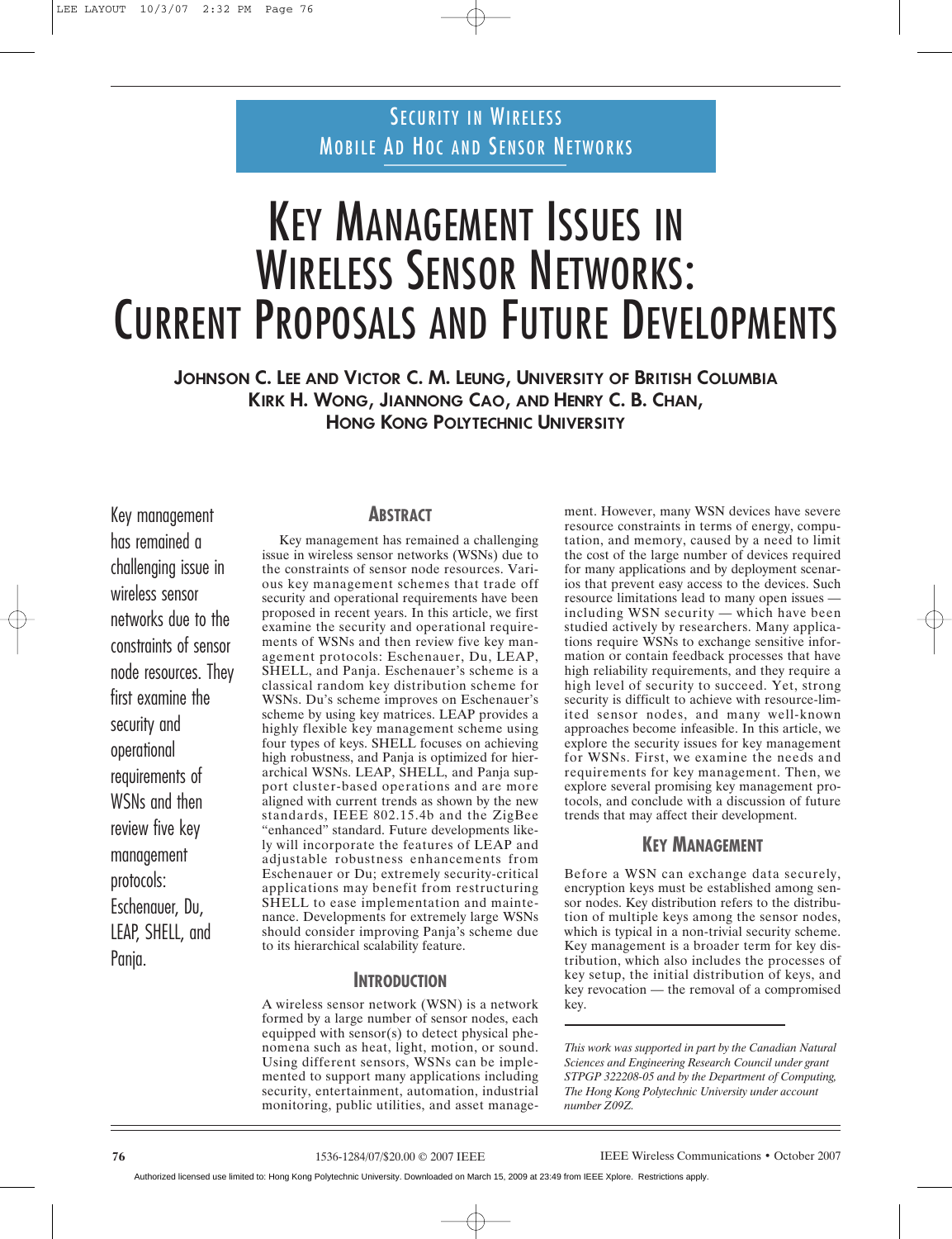| Requirement          | <b>Description</b>                                                                                                                                                                                      |
|----------------------|---------------------------------------------------------------------------------------------------------------------------------------------------------------------------------------------------------|
| Confidentiality      | Nodes should not reveal any data to unintended recipients.                                                                                                                                              |
| Integrity            | Data <b>should not</b> be changed between transmissions due to the environment or<br>malicious activities.                                                                                              |
| Data freshness       | Old data should not be used as new (i.e., prevent replay attacks).                                                                                                                                      |
| Authentication       | Data used in decision-making processes must originate from the correct source.                                                                                                                          |
| <b>Robustness</b>    | When some nodes are compromised, the entire network <b>should not</b> also become<br>compromised. The quantitative value with which this requirement should be<br>satisfied depends on the application. |
| Self-organization    | Nodes should be independent and flexible enough to be self-organizing<br>(autonomous) and self-healing (failure tolerant).                                                                              |
| Availability         | The network should not fail frequently.                                                                                                                                                                 |
| Time synchronization | Collaborative node applications need time synchronization. Time synchronization<br>protocols should not be manipulated to produce inaccurate time.                                                      |
| Secure localization  | Nodes should be able to accurately and securely acquire location information.                                                                                                                           |

The need for key management starts in the link layer. An applicable link layer standard in a WSN is IEEE 802.15.4. Although this standard considers key usage for secure data transmission, it does not specify how to exchange keys securely.

■ **Table 1.** *Security requirements for wireless sensor networks* [1].

#### **THE NEED FOR KEY MANAGEMENT**

Key management, like security, is a cross-layered issue. The need for key management starts in the link layer. An applicable link layer standard in a WSN is IEEE 802.15.4. Although this standard considers key usage for secure data transmission, it does not specify how to exchange keys securely. This leaves open the key management problem that is the focus of much recent research. Besides the link layer, upper layers such as the network and application layers also must exchange keys securely. Many security-critical applications depend on key management processes to operate but also demand a high level of fault tolerance when a node is compromised. This is a challenging problem because there are many stringent requirements for key management, and the resources available to implement such processes are highly constrained.

## **SECURITY AND OPERATIONAL REQUIREMENTS FOR KEY MANAGEMENT**

Key management requirements can be divided into security requirements that form a subset of the overall WSN security requirements and operational requirements that act as constraints in the design and realization of key management.

Table 1 [1] shows the comprehensive security requirements of a WSN. For key management, the most critical requirements are *robustness* and *self-organization*. Although *confidentiality* and *integrity* are important, the ability to distribute secret, shared keys satisfies both requirements, and all key management schemes are able to accomplish this. Likewise, *data freshness* is typically attained by including a nonce (a cryptographic time stamp) in each packet to verify that

the data is new. That approach hinges on the integrity of each data packet to ensure the nonce has not been modified, which easily can be accomplished after a secret, shared key is established. On the other hand, *self-organization* the ability to independently self-organize and self-heal in the presence of dynamic changes in a WSN — is a requirement that is more difficult to satisfy. Normally, without the considerations of security, WSNs are designed to satisfy this property such that nodes can freely form connections around a failed node or re-establish the network automatically after it has been disturbed. However, when a key management scheme distributes certain communication keys to a few nodes, this requirement can be violated as other nodes are unable to form connections dynamically with these specific nodes for lack of proper keys.

With robustness, the problem lies with the compromise of one or more nodes. Because WSN nodes are frequently deployed in unsupervised and remote locations, physical tampering is a real threat, and the WSN must be able to withstand the compromise of some nodes. If the network uses only one key, then the compromise of one node compromises the entire network. If the network uses multiple keys, it is interesting to determine how many compromised nodes it takes to compromise the security of the entire network. We look at the distribution schemes and discuss robustness in more detail later.

On the other hand, several operational requirements exist for WSNs: *accessibility*, *flexibility*, and *scalability*. These requirements act as constraints for security design because one must ensure that they are not violated in the design and realization of a security scheme. Accessibility, the need for data to be accessible by many nodes, arises as WSNs must efficiently utilize the limited energy, computation, and memory

Authorized licensed use limited to: Hong Kong Polytechnic University. Downloaded on March 15, 2009 at 23:49 from IEEE Xplore. Restrictions apply.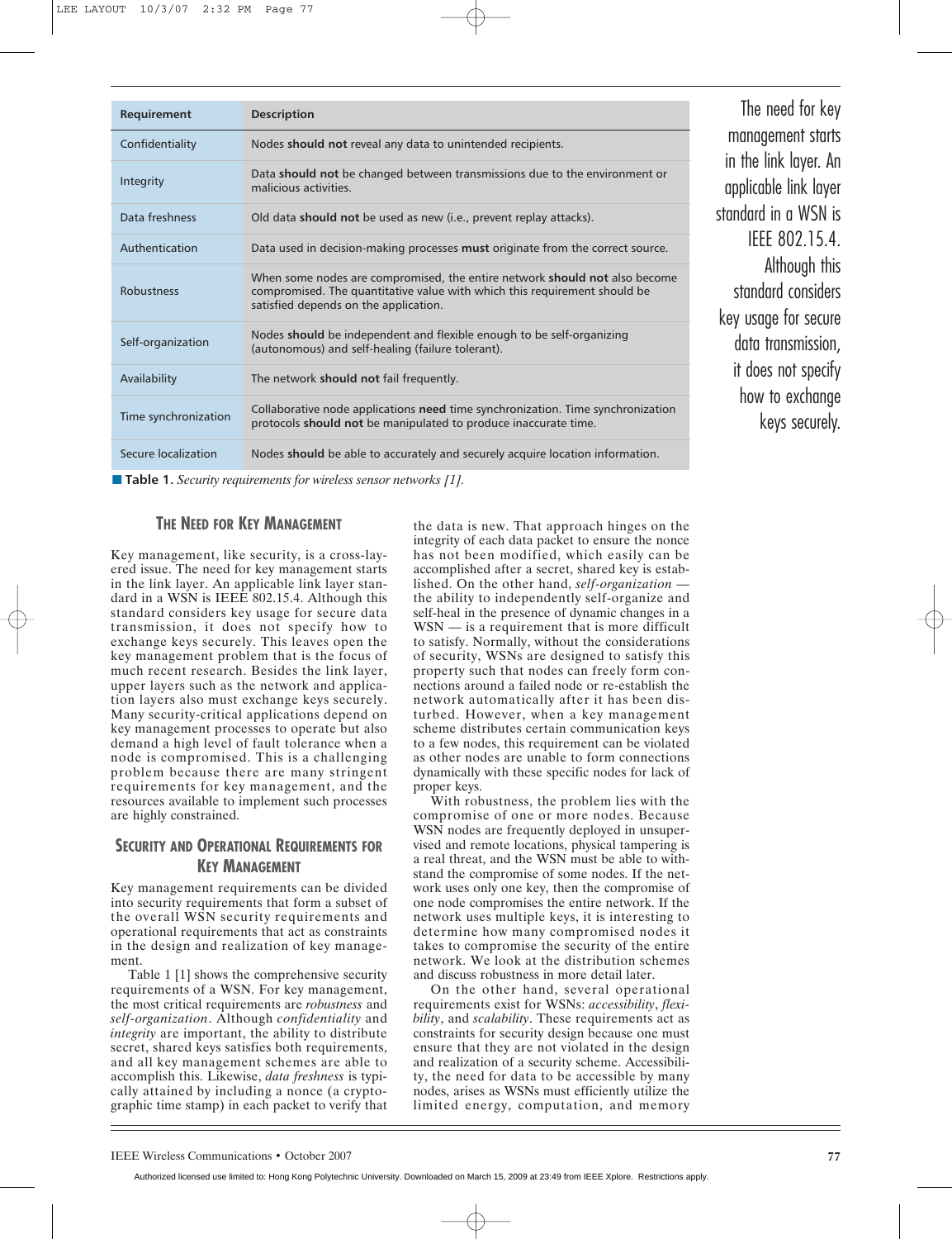| Requirement   | <b>Description</b>                                                                                                                                                                                                                                                  |
|---------------|---------------------------------------------------------------------------------------------------------------------------------------------------------------------------------------------------------------------------------------------------------------------|
| Accessibility | Intermediate nodes should be able to perform data aggre-<br>gation by combining data from different nodes. Neighbor-<br>ing nodes should also be able to passively monitor event<br>signals to prevent large amounts of redundant event signal-<br>ing information. |
| Flexibility   | Nodes should be replaceable when compromised. On-the-fly<br>addition of nodes should also be supported.                                                                                                                                                             |
| Scalability   | A WSN should concurrently support at least 3000 nodes<br>even with the key management scheme in place.                                                                                                                                                              |

■ **Table 2.** *Operational requirements for wireless sensor networks* [1].

resources. A popular scheme to enhance resource efficiency is data aggregation or data fusion, which combines data from other nodes with local data before routing the fused data towards the sink node. This process requires the intermediate nodes to interpret the data being sent by the other nodes. Likewise, at event detection points, neighbor nodes must be able to overhear transmissions from other nodes to ensure that only one node reports the event instead of every possible node. Later, we discuss how different schemes impact accessibility. Another crucial operational requirement is flexibility. For example, in a large WSN, nodes can frequently join or leave the network due to network expansion or battery depletion. A key management scheme must support this process with easy addition or deletion of keys. This is challenging as the lack of a central key management entity makes the addition and deletion of keys a tedious, inefficient, and more importantly, an insecure task. Lastly, the scalability of the key management scheme is an important performance factor. IEEE 802.15.4-compliant WSNs can theoretically support up to 65,536 nodes. Therefore, a key management scheme must be scalable up to this maximum network size. Although WSNs seldom exceed a few thousand nodes in practice, even this number is very challenging for some key management schemes that are less scalable. The previous discussion is summarized in Table 2.

#### **KEY DISTRIBUTION SCHEMES**

The three simplest keying models that are used to compare the different relationships between the WSN security and operational requirements are *network keying*, *pairwise keying*, and *group keying*. A detailed problem and benefit analysis is summarized in Table 3.

The network keying model has inherent advantages over the other two schemes. It is simple, easy to manage, and uses very little resources. It also allows easy collaboration of nodes since neighboring nodes can read and interpret each other's data, satisfying the selforganization and accessibility requirements very well. It is also excellent in terms of scalability and flexibility because there is only one key for the entire network, and it does not change with the addition of nodes. However, an unacceptable drawback in robustness exists. Suppose one node is compromised, and the networkwide key is exposed. With this key, an adversary can eavesdrop on all messages in the network and even inject forged messages into the network, possibly disrupting the proper operation of the network.

At the other extreme, the pairwise keying model employs  $N-1$  keys in each node, where *N* is the size of the network. Although this model provides the ultimate in robustness against node capture because the compromise of one node does not compromise any other node, it fails to satisfy the scalability requirement because the storage cost grows rapidly with network size. In the case of several thousand nodes, the number of keys each node must maintain becomes unmanageable. Consider the storage of  $N-1$  keys per node. The total number of distinguishable keys in the network is  $N(N-1)/2$ , which grows at a rate of *N*2; this is not maintainable when *N* is a large value. Another issue with the pairwise keying model is that it is difficult to add new nodes to the network, affecting the flexibility requirement. When a new node is added, every node must obtain a new key to communicate with it. This is a resource-intensive process that uses much more precious energy when compared with the simple preloading of a network-wide key as in the previous model. Similarly, key revocation and key refreshing suffer from the same scalability problem. Additionally, the accessibility requirement is in jeopardy as nodes cannot passively monitor event signals. Lastly, in the case of some pairwise key distribution schemes, self-organization comes into question, because they tackle the scalability problem by reducing the number of shared keys, resulting in some nodes being unable to communicate with others and compromising the self-healing and self-organizing abilities of the network.

The *group keying scheme* combines the features of both network and pairwise keying schemes. Within a group of nodes that form a cluster, communications are performed using a single, shared key similar to network keying. However, communications between groups employ a different key between each pair of groups in a manner identical to the pairwise keying scheme. Thus, for a group of nodes, the accessibility requirement is satisfied because data aggregation can occur with no additional cost while some degree of robustness is maintained. When one of the nodes is compromised, the worst-case scenario is the compromise of the entire cluster that it belongs to, which is considerably more isolated than the entire network. In terms of scalability, an acceptable trade off is possible in this scheme, because the number of keys increases with the number of groups, not with the size of the network. However, the problem with this scheme is that it is difficult to set up and also, the formation of the groups is a very application dependent process. To efficiently distribute the keys, a keying scheme would require group formation information. Furthermore, the existing IEEE 802.15.4 MAC specification has no support for group keying with its current use of access control lists [2].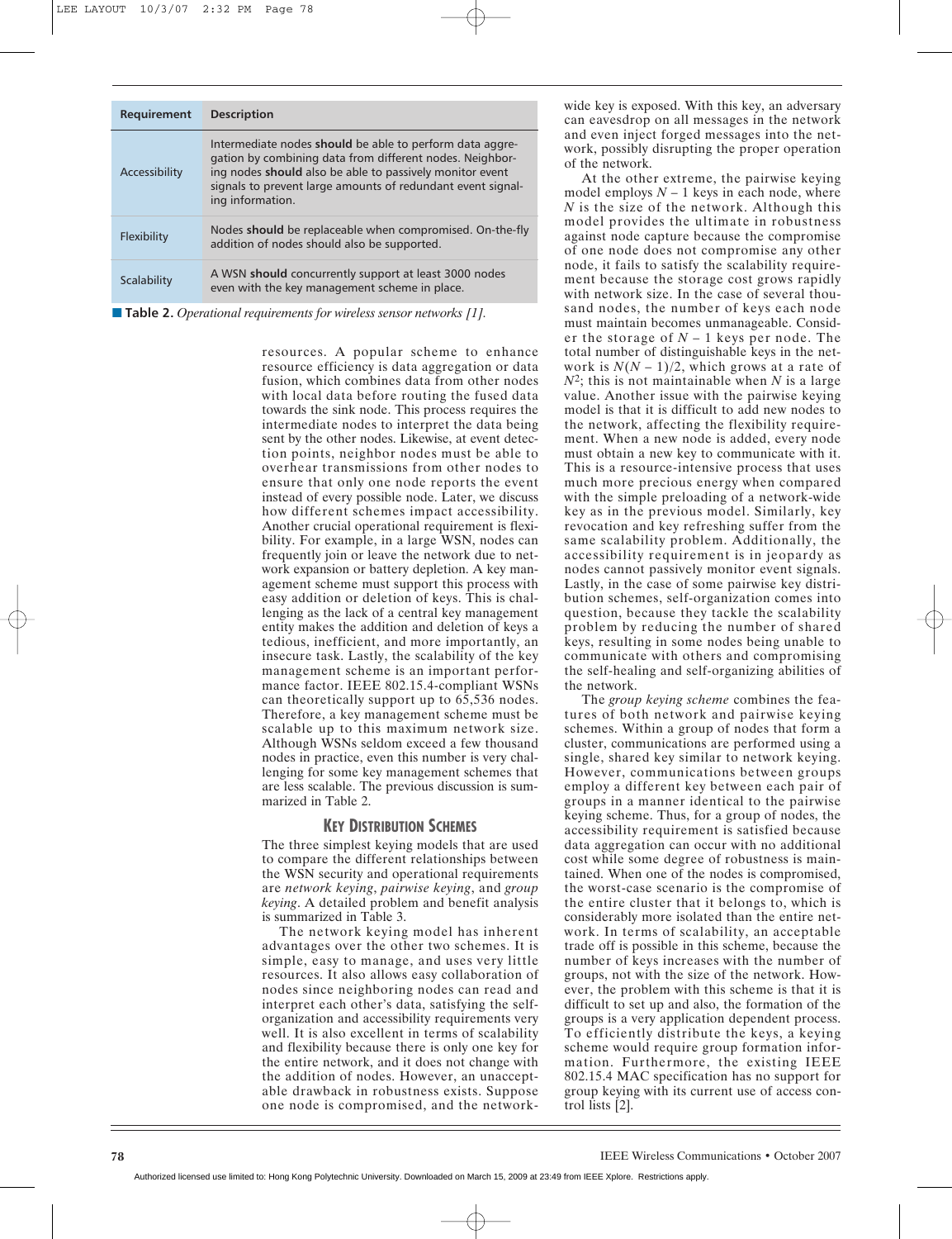| <b>Model</b>   | <b>Description</b>                                        | <b>Benefits</b>                                                                                                                                                                                                            | <b>Problems</b>                                                                                                                                                         |
|----------------|-----------------------------------------------------------|----------------------------------------------------------------------------------------------------------------------------------------------------------------------------------------------------------------------------|-------------------------------------------------------------------------------------------------------------------------------------------------------------------------|
| <b>Network</b> | The entire network uses<br>one shared secret key.         | • Simple<br>• Allows data aggregation and fusion<br>• Scalable<br>• Able to self-organize<br>• Flexible/accessible                                                                                                         | • Compromise of one node compromises the entire<br>network (lacks robustness)                                                                                           |
| Pairwise       | Each specific pair of<br>nodes shares a different<br>key. | • Best robustness<br>• Authenticates each node                                                                                                                                                                             | • Nonscalable — storage, energy, computation<br>• Unable to self-organize<br>. Not flexible for addition/removal of nodes                                               |
| Group          | Each group uses a<br>different shared key.                | • Allows multicast<br>• Allows group collaboration<br>• Better robustness than network-wide<br>keying<br>• Adjustable scalability<br>• Addition/removal of nodes possible<br>• Able to self-organize within the<br>cluster | • Lacks efficient storage method for group keying in<br>IFFF 802.15.4<br>• Difficult to set up securely<br>• Cluster formation information is application-<br>dependent |

■ **Table 3.** *Common key distribution schemes for WSNs.* 

# **PROMISING KEY MANAGEMENT PROTOCOLS**

To realize a practical, robust keying model, researchers have proposed various key management protocols that address the problems in each of the three basic schemes discussed previously. In this section, five different key management protocols are presented and reviewed in chronological order.

#### **ESCHENAUER AND GLIGOR**

Eschenauer and Gligor [3] presented one of the first key management schemes for WSNs that is elegant, simple, and provides an effective trade off between robustness and scalability. This scheme works as follows:

- Generate a large pool of keys (e.g., 10,000 keys).
- Randomly take *k* keys out of the pool to establish a key ring, where  $k \ll N$ , where *N* is the total number of nodes. Each node receives its own unique key ring, consisting of a subset of keys.
- When two nodes must communicate, they search for a common key within the key ring by broadcasting the identities (IDs) of the keys they have. If such a key does not exist, they attempt to communicate through a common third party, who is able to establish communications with both nodes. This phase is called path-key discovery.

As one can see, as long as the total number of keys stored in a node is less than  $N - 1$ , the scheme uses less storage than a pure pairwise scheme. This scheme also is scalable because the number of keys in the pool and the size of the key ring are both adjustable. Therefore, a more mission critical application can use a larger pool of keys and adjust the key ring size appropriately to be more secure. However, this scheme has some drawbacks. Compared to the newer schemes, Eschenauer's random key distribution

is just a key distribution scheme. It lacks the authentication process and does not clearly define any process for revoking or refreshing keys. In addition, the dynamic handshaking process for each connection prevents any form of passive data aggregation; thus, one event detected by two neighboring nodes will result in two separate signals. There is no support for clustering or collaborative operations. If a home lighting automation application uses Eschenauer's keying scheme, turning off all the lights on one floor would entail sending a message to each light, which is rather inefficient. Lastly, since not every node is guaranteed to have a common key with all of its neighbors, there is a chance that some nodes will be unreachable [3]. Overall, Eschenauer's scheme failed to satisfy security requirement authentication and operational requirement accessibility.

#### **DU, DENG, HAN, AND VARSHNEY**

In 2003, Du *et al.* proposed a key management scheme [4] based on the pairwise keying model. This model extends Eschenauer and Blom's work [5] by using the same paradigm as Eschenauer and Gligor [3] but instead of individual keys, it uses the concept of Blom's key matrix, which is an array of keys. In Du's scheme, there are k key matrices in each node, and the key matrices are distributed randomly.

Blom's model is based on the idea of a symmetric matrix multiplication, where row i column *j* is equivalent to row *j* column *i*. Thus, when node *i* calculates key *ij* and node *j* calculates key *ji*, the keys are identical, leading to a commonly shared secret. Blom's scheme distributes the information required for this calculation in terms of a public matrix and a private matrix.

In Du's pairwise key management scheme, instead of using only one private matrix, the sink node generates *i* private matrices, and each node stores a subset of these matrices in the same manner as Eschenauer's key ring. When two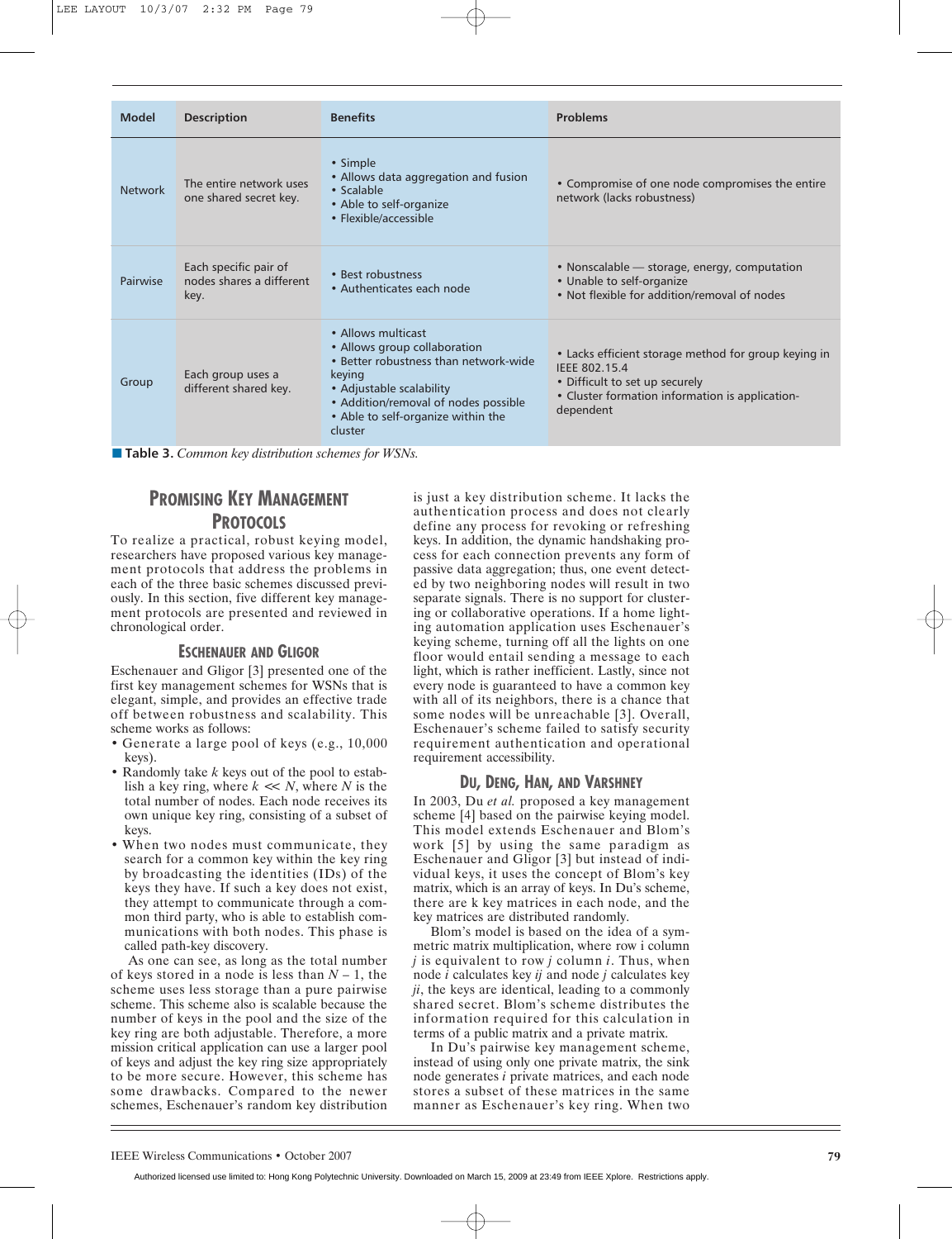The main benefit of SHELL is that it has a high robustness against node capture. Although some nodes have unique functions, the capture of that particular node does not reveal enough keys to compromise the entire network nor to disrupt the operation of the network.

nodes must communicate, they start by broadcasting the node IDs, the indices of key matrices they carry, and the seed of the column of the public matrix. If they share a common key matrix, then they can compute the pairwise secret key using Blom's scheme. If they do not share a common key matrix, they will go into a path-key discovery phase to find a common third party to route the data.

The benefit of Du's scheme is that it offers an even stronger robustness against node compromise at a reasonable scalability cost. The authors claimed that an adversary must compromise five times as many nodes compared with Eschenauer's scheme to compromise the entire network. Their analysis of scalability shows that the energy cost remains reasonable and on par with the energy cost of using the advanced encryption standard for a WSN consisting of 264 nodes, which is 48 times higher than the maximum number of nodes defined in IEEE 802.15.4. The main disadvantage of this scheme is its complexity, which makes it hard to implement and increases overhead costs. Also, cluster operations are not supported because it is a pairwise keying scheme, and neither key revocation nor key refreshing are considered. The operational requirement, accessibility, is also difficult to satisfy because nodes will not be able to passively monitor communications. Lastly, compared to other, simpler schemes, Du's scheme likely uses more energy due to its computational complexity and on-demand key computation. To summarize, Du's scheme can satisfy most requirements but in the operational requirements area, it fails to satisfy accessibility and may not be competitive with simpler schemes in terms of scalability due to its higher overhead costs.

#### **LEAP — ZHU, SETIA, AND JAJORDIA**

Zhu, Setia, and Jajordia introduced the localized encryption and authentication protocol (LEAP) [6], which employs a hybrid approach. This is a *jack-of-all-trades* protocol offering network-wide, cluster/group, and pairwise keying capabilities. To accomplish this, LEAP uses four types of keys: *individual*, *group*, *cluster*, and *pairwise shared keys*. The *individual key* is unique for each sensor node to communicate with the sink node. The *group key* is a network-wide key for communication from the sink node to all sensor nodes. An authentication mechanism known as  $\mu$ Timed Efficient Streaming Loss-tolerant Authentication Protocol ( $\mu$ *TESLA*) [7] is used for the broadcast authentication of the sink node, which ensures that packets sent with the group key are from the sink node only. The *cluster key* is used for collaborations within a cluster. An authentication mechanism known as a one-way hash-key chain that employs a non-reversible mathematical operation is used to ensure that the source of the packet can be authenticated without precluding passive data aggregation. Lastly, the *pairwise shared key* is used for secure communications between neighboring nodes.

LEAP uses a pre-distribution key to help establish the four types of keys. The individual key is first established using a function of a seed and the ID of the node. Then, in the pairwise shared key phase, a neighbor discovery process is initiated, and nodes broadcast their IDs. The receiving node uses a function, seeded with an initial key, to calculate the shared key between it and all of its neighbors. Afterwards, the initial key and any intermediate keys that were generated are erased. Thirdly, the cluster key is distributed by the cluster head using pairwise communication secured with the pairwise shared key. Lastly, for distributing the network-wide group key, the sink node broadcasts it in a multihop, cluster-by-cluster manner starting with the closest cluster.

LEAP has many advantages that satisfy the requirements of WSNs. First, it has µ*TESLA* and one-way key chain authentication, as well as key revocation and key refreshing. The accessibility requirement also can be easily satisfied by encrypting data that requires aggregation with the cluster key. The fine granularity it supports enables data to be encrypted at the correct level (i.e., key level) to ensure reasonable security is achieved without prohibiting data fusion or aggregation. The scalability of LEAP can be analyzed in terms of computational cost and storage cost. The computational cost of LEAP is inversely proportional to the number of nodes and directly proportional to the number of neighbors (i.e., node density) [6] because the higher the density of the network, the more connections are formed per cluster. The storage cost also is quite reasonable as pairwise keying is used only for one-hop neighbors. It is apparent that LEAP satisfies both the security and operational requirements very well. The only drawback with LEAP is that it assumes the sink node is never compromised.

#### **SHELL — YOUNIS, GHUMMAN, AND ELTOWEISSY**

The Scalable, Hierarchical, Efficient, Locationaware, and Light-weight (SHELL) protocol [8] is a complicated cluster-based key management scheme published recently. It is influenced by LEAP with its use of multiple types of keys but introduces a new distributed key management entity. Each cluster has its own distributed key management entity residing in a non-clusterhead node. Thus, the operational responsibility and key management responsibility are separated, leading to a better resiliency against node capture. Because there are multiple different entities and over seven types of keys, the key set up and communication processes are too complex to be described in detail in this article. Interested readers are referred to [8].

The main benefit of SHELL is that it has a high robustness against node capture. Although some nodes have unique functions, the capture of that particular node does not reveal enough keys to compromise the entire network nor to disrupt the operation of the network. For instance, the capture of a key-generating gateway node, a key management entity, does not compromise the network because it does not contain the key between the cluster head and the cluster nodes. Likewise, due to the distributed feature, there are at least two key-generating gateway nodes and the disruption of one does not hinder the operation of the network. In addition, SHELL accounts for the processes for node addition, replacement, and refreshment of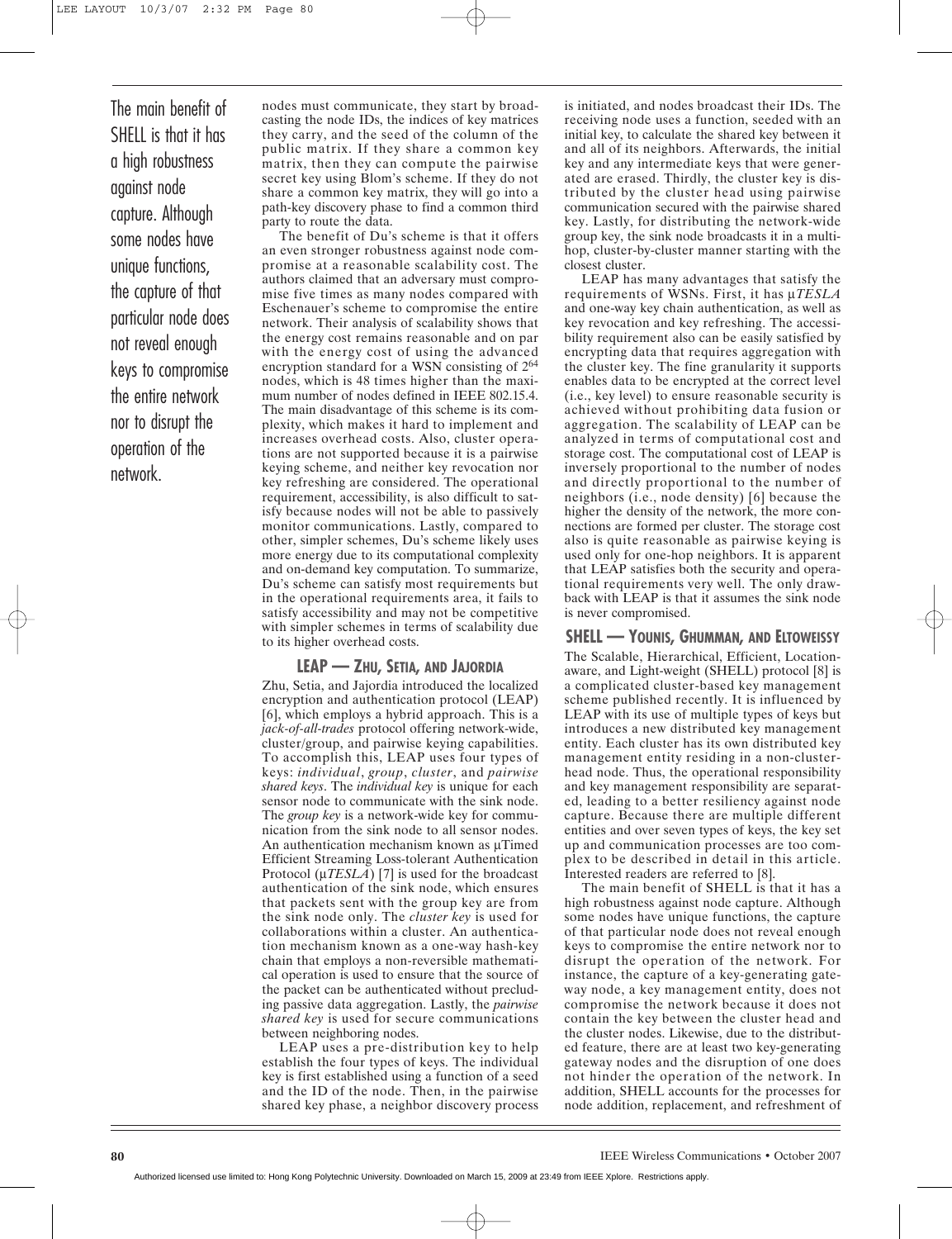| Scheme       | Date | <b>Structure</b>                             | <b>Key generation</b> | <b>Description</b>                                                                                                               |
|--------------|------|----------------------------------------------|-----------------------|----------------------------------------------------------------------------------------------------------------------------------|
| Eschenauer   | 2002 | Partial pairwise, random<br>key distribution | <b>Static</b>         | Randomly selects k keys out of a large pool to form a key ring.<br>Common keys in a pair of node's key ring allow communication. |
| Du           | 2003 | Pairwise, matrix                             | Dynamic               | Selects T key matrices and uses matrix multiplication to com-<br>pute pairwise shared key dynamically.                           |
| <b>LEAP</b>  | 2003 | Hybrid: network, group,<br>neighbor pairwise | Mostly static         | Uses a predistributed key to establish four types of keys.                                                                       |
| <b>SHELL</b> | 2006 | Group, distributed key<br>management roles   | Dynamic               | Uses a distributed key management entity to generate and<br>manage keys.                                                         |
| Panja        | 2006 | Group, hierarchical network                  | Dynamic               | Uses multiple partial keys to compute group keys dynamically.                                                                    |

■ **Table 4.** *Summary of key management schemes.* 

keys. It also supports cluster (group) communications and does not preclude data fusion or aggregation within the clusters. However, SHELL has some drawbacks. Its structure and operation are highly complex, involving heterogeneous node operations and multiple (at least seven) types of keys. The specific network entities include the gateway node, key-generating gateway node, inter-gateway node, command node, and sensor node. The energy consumption and cryptographic overheads, although scalable, have not been compared with other schemes. Due to its increased complexity, the energy usage and cryptographic overhead are likely higher than other schemes. Finally, the implementation of such a complex protocol also may be difficult with the current programming limitations of a WSN. To conclude, SHELL focuses on satisfying the robustness and security requirements while trading off the *availability* requirement since higher complexity leads to higher energy usage and lowers the mean time between failures. In this case, failures would likely occur due to the depletion of battery energy of individual nodes.

#### **PANJA, MADRIA, AND BHARGAVA**

Panja *et al.* [9] recently introduced a hierarchical group keying scheme using the Tree-based Group Diffie-Hellman (TGDH) protocol. The main feature of this scheme is that each key is made up of many partial keys. By breaking up the keys into smaller components, it makes rekeying an efficient and simple task by revoking, changing, or adding one or more partial key(s).

The TGDH keying scheme works on a hierarchical WSN that has one level of general sensor nodes and multiple levels of cluster heads; that is, there can be a *head of clusters* responsible for multiple cluster heads below it in a tree-like manner. The data collection process starts with a group of sensor nodes collecting data from a region of interest and sending it to the nearest cluster head. The cluster head then aggregates the data to reduce the size and overhead and sends it to its parent. The parent, if it has multiple children, repeats the process of data aggregation and forwards the data to its parent until the sink node is reached.

To establish the keys in this hierarchical treebased WSN, two separate schemes are used: intra-cluster and inter-cluster keying. The intracluster keying process starts with the leaf nodes sending each of their partial keys to the parent. Then the parent calculates its own partial key and combines the partial keys together to form the cluster key. The parent node then broadcasts this cluster key to its leaf nodes. All communications are encrypted with a pre-distributed key to provide confidentiality during this early stage. Afterwards, the inter-cluster keying is initiated. This process is very similar to that of intra-cluster keying except that intermediate keys of the parents (children of the next higher level) are used instead of the partial keys.

The advantage of this scheme is that compared to SHELL, it is simple and elegant and hence, easy to implement. Panja *et al.* also simulated the performance of their scheme in comparison with Security Protocols for Sensor Networks (SPINS) [7], a keying protocol that establishes secure one-to-one communication in a WSN. The results are promising with fast and scalable key delivery time and energy usage. Also, by using small partial keys, the storage and computational costs are reduced. This is especially significant for the leaf nodes that frequently have the least amount of resources at their disposal. The drawback of Panja's scheme is that although key revocation and key refreshing processes are addressed, node addition and replacement are not considered explicitly. In addition, its security robustness against the compromise of the initial pre-distributed key has not been analyzed. Further, the security strength of the low complexity keys at the leaf nodes, for example, against brute-force attacks, has not been proven. To conclude, Panja's scheme trades off robustness to better satisfy the self-organization, accessibility, flexibility, and scalability requirements. The use of a tree-based hierarchical structure also ensures that this protocol is very scalable.

#### **SUMMARY**

The promising key management protocols surveyed in this article are summarized in Table 4. Table 5 and Table 6, respectively, compare the performance, advantages, and disadvantages of these protocols.

Authorized licensed use limited to: Hong Kong Polytechnic University. Downloaded on March 15, 2009 at 23:49 from IEEE Xplore. Restrictions apply.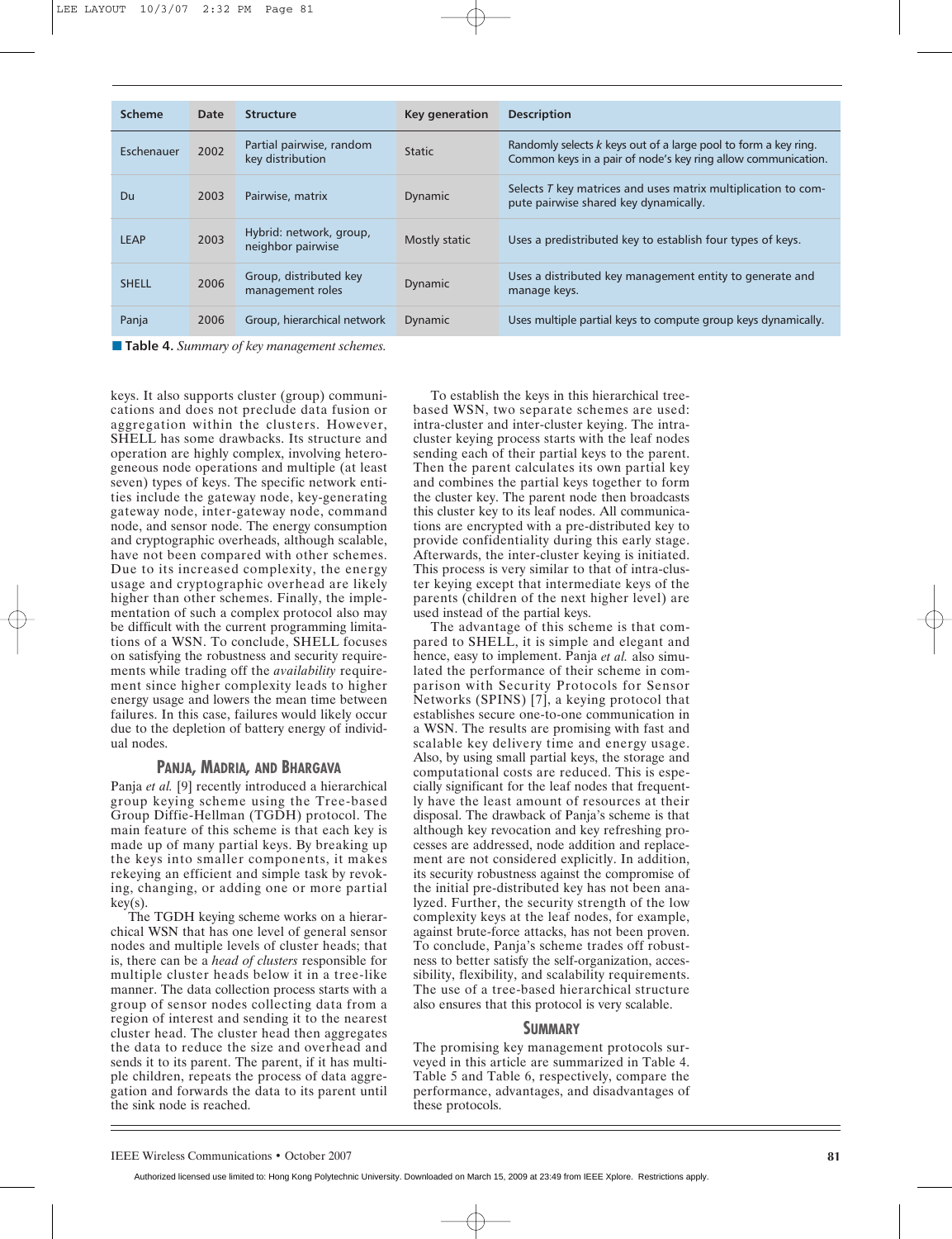| <b>Scheme</b> | <b>Simplicity</b> | <b>Scalability</b> | Robustness | Storage efficiency <sup>1</sup> |
|---------------|-------------------|--------------------|------------|---------------------------------|
| Eschenauer    | H                 | M                  | L          | M/H                             |
| Du            | L                 |                    | H          | L/M                             |
| <b>LEAP</b>   | M                 | M                  | M          | M                               |
| <b>SHELL</b>  |                   | M                  | Н          | LM                              |
| Panja         | M                 | н                  | M          | M/H                             |

Legends:  $H = High$ ,  $M = Mid$ ,  $L = Low$ . For each variable, the higher the value, the better performance it has.

<sup>1</sup> Storage cost may change with different factors. We can only estimate the relative cost based on available information.

■ **Table 5.** *Relative performance of key management schemes [10]*.

# **TRENDS IN KEY MANAGEMENT**

Although there are many papers published on various keying schemes, whether or not they will be implemented or used in practice depends on market demands. A proposed scheme likely will be adopted in practice if it targets open standards. Recently, both the IEEE 802.15 task group and the ZigBee Alliance have released newly revised standards. Despite the fact that the new IEEE 802.15.4b still does not specify a key management scheme, it clarifies ambiguities and enhances many features compared with the original standard. In this section, we discuss the security related changes in 802.15.4b and the features relevant to key management in the newly enhanced Zig-Bee standard 2006.

The 802.15 task group 4b was chartered to provide specific enhancements and clarifications to the original 802.15.4-2003 standard. The revised standard was published in September 2006 as 802.15.4-2006. In terms of the security changes, the standard introduces a new counter with cipher block chaining mode<sup>\*</sup> (CCM<sup>\*</sup>) cipher suite mode, which incorporates the *confidentiality-only* and *authentication-only* modes that were provided, non-securely, by cipher block chaining (CBC) and counTeR (CTR) cipher suite modes in the original standard. Another new feature of the 4b standard that is relevant to key management is secure group keying. Many applications can benefit from secure broadcasting or multicasting abilities. Unfortunately, the secure broadcasting mechanism in 802.15.4-2003 is actually insecure because it does not provide data freshness and is vulnerable to replay attacks. The replay attack vulnerability can be exploited against applications that require secure broadcast, such as home automation. Imagine the devastating effect of a replayed *lights-off* broadcast right before a home invasion. Hence, replay resistant broadcasting has been introduced in 4b using frame counters on a per-device basis, and the feature is made more flexible with the introduction of group keying. Many other small clarifications were proposed, but only the most relevant ones were presented here.

The ZigBee Enhanced standard was released in September 2006 and offers improvements and new features. The most relevant feature is the support of group devices and targeted broadcasts. Like 802.15.4b, the ZigBee Alliance also has treated group device support with a high priority. In addition, the new targeted broadcast feature that can reach a specific subset of devices (routers, end nodes, sleeping nodes, currently awake nodes) is important to key management scheme selection because it adds a new functional requirement. It is worthwhile to take these new features into account when considering the various key management schemes.

Based on the new trends in 802.15.4b and the ZigBee Enhanced standard, one can easily assume that a purely random or pairwise keying scheme like Eschenauer [3] and Du [4] would not be commercially viable. The keying schemes that offer group or multicast abilities are much more compatible with industry trends. Thus, the development of a key management scheme that incorporates the flexible network, pair, and cluster abilities found in LEAP, along with the adjustable robustness of Eschenauer or Du may be desirable. The main issue with SHELL is its high complexity; further developments can target streamlining of its processes and reduction of overheads. Panja's scheme also has some advantages for extremely large networks, and one might want to enhance Panja's scheme with the multiple-level keying of LEAP, for added flexibility, or with Eschenauer's or Du's scheme, for increased robustness. In any case, the trade offs presented earlier remain true, and the two new industry standards provide a good guideline to the acceptable essential services that a viable key management solution must provide.

#### **CONCLUSION**

In this article, we reviewed five key management schemes starting with the classic Eschenauer scheme and moving to the more recent schemes published in 2006. It is clear that numerous trade offs exist between different key management schemes, and the vast number of proposals make it difficult to compare them. Recent trends also show that cluster or group operation is a required feature that has been considered by many recent key management proposals including LEAP, SHELL, and Panja's scheme. Each one of these schemes has its own strengths, such as the LEAP adjustable security level, the strong robustness of SHELL, and Panja's hierarchical scalability. One must consider the trade offs carefully when selecting key management schemes. For instance, although SHELL offers a high robustness, it is also far more complex than the other two and thus, may be difficult to implement. LEAP, on the other hand, has the flexibility to switch between group, network, and pairwise keying on a per packet basis, but the protocol must be studied further for security weaknesses. Future developments could incorporate the flexibility of LEAP with the adjustable robustness offered by Eschenauer or Du's scheme. For security-critical applications, SHELL seems to offer the highest robustness, but it may be further improved to reduce imple-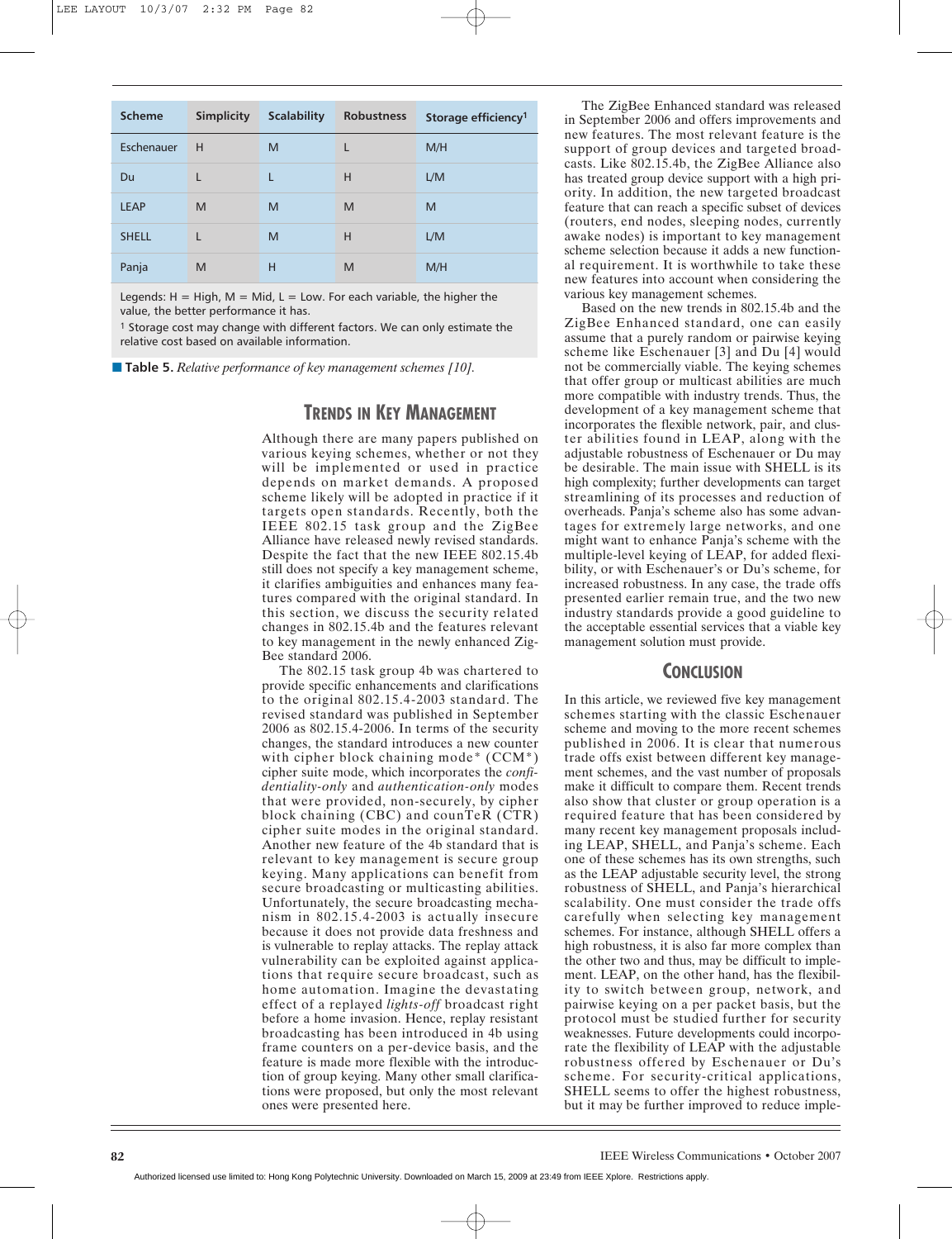| <b>Scheme</b> | Advantage                                                                                                                                                                                                                                                     | <b>Disadvantage</b>                                                                                                                                                                                                                                                                                                                  |
|---------------|---------------------------------------------------------------------------------------------------------------------------------------------------------------------------------------------------------------------------------------------------------------|--------------------------------------------------------------------------------------------------------------------------------------------------------------------------------------------------------------------------------------------------------------------------------------------------------------------------------------|
| Eschenauer    | • Uses less storage than a pure pairwise scheme<br>• Adjustable robustness trade-off with storage cost<br>• Simple and implementable                                                                                                                          | • No authentication available<br>• No support for cluster operations<br>• Some nodes may not be reachable<br>• Low accessibility                                                                                                                                                                                                     |
| Du            | • Provides node authentication in an Eschenauer-like<br>scheme<br>• Energy cost remains reasonable<br>• Excellent robustness                                                                                                                                  | • High complexity<br>• No support for cluster operations<br>• High relative energy cost<br>• Low accessibility                                                                                                                                                                                                                       |
| <b>LEAP</b>   | • Supports cluster, pairwise, and network-wide operations<br>(good for data fusion/aggregation)<br>• Can detect and isolate compromised nodes quickly using<br>µTELSA and one-way key chain hashing authentication<br>• Reasonable complexity and scalability | • Security during the startup key establishment process<br>may be weak<br>• Storage cost is high for a small number of nodes due to<br>the use of four types of keys<br>• Assumes the sink node is never compromised                                                                                                                 |
| <b>SHELL</b>  | • Supports addition and replacement of nodes<br>• Refreshes keys using only a few messages<br>• Utilizes distributed key management entity<br>• High robustness<br>• High accessibility                                                                       | • Complex operations with highly heterogeneous node<br>operations<br>• Storage cost is high for a low number of nodes due to<br>the use of seven or more types of keys<br>· Higher cryptographic overhead<br>• Overall energy cost is higher due to complex operations                                                               |
| Panja         | • Simple and elegant<br>• Fast and easy key refreshing process<br>• Highly scalable using TGDH scheme<br>• Low storage cost for leaf nodes<br>· Ideal for shorter-term sensor networks                                                                        | • Nonadjustable security strength<br>• Does not clearly address key revocation or node addition<br>• Long-term eavesdropping may present a threat if initial<br>key is compromised<br>• Leaf node security using small partial keys may not be<br>strong enough against analysis by widely available high<br>computational platforms |

■ **Table 6.** *Comparison of advantages and disadvantages of key management schemes.* 

mentation complexity. For extremely large WSNs, improving Panja's scheme to take advantage of its highly scalable hierarchical feature may prove attractive.

#### **REFERENCES**

- [1] D. W. Carman, P. S. Kruus, and B. J. Matt, "Constraints and Approaches for Distributed Sensor Security," NAI Labs tech. rep. 00-010, 2000.
- [2] N. Sastry and D. Wagner, "Security Considerations for IEEE 802.15.4 Networks," *Proc. 2004 ACM Wksp. Wireless Sec.*, 2004, pp. 32–42.
- [3] L. Eschenauer and V. D. Gligor, "A Key-Management Scheme for Distributed Sensor Networks," *Proc. 9th ACM Conf. Comp. and Commun. Sec.*, 2002, pp. 41–47.
- [4] W. Du *et al.*, "A Pairwise Key Predistribution Scheme for Wireless Sensor Networks," *Proc. 10th ACM Conf. Comp. Commun. Sec.*, 2003, pp. 42–51.
- [5] R. Blom, "An Optimal Class of Symmetric Key Genera-tion Systems," *Proc. EUROCRYPT '84 Wksp. Advances in Cryptology: Theory and App. of Cryptographic Techniques*, 1985, pp. 335–38.
- [6] S. Zhu, S. Setia, and S. Jajodia, "LEAP: Efficient Security Mechanisms for Large-Scale Distributed Sensor Networks," *Proc. 10th ACM Conf. Comp. and Commun. Sec.*, 2003, pp. 62–72.
- [7] A. Perrig *et al.*, "SPINS: Security Protocols for Sensor Networks," *Wireless Network*, vol. 8, 2002, pp. 521–34.
- [8] M. F. Younis, K. Ghumman, and M. Eltoweissy, "Location-Aware Combinatorial Key Management Scheme for Clustered Sensor Networks," *IEEE Trans. Parallel and Distrib. Sys.*, vol. 17, 2006, pp. 865–82.
- [9] B. Panja, S. K. Madria, and B. Bhargava, "Energy and Communication Efficient Group Key Management Protocol for Hierarchical Sensor Networks," *SUTC '06: Proc. IEEE Int'l. Conf. Sensor Networks, Ubiquitous, and*
- *Trustworthy Comp.*, 2006, pp. 384–93. [10] S. A. Camtepe and B. Yener, "Key Distribution Mechanisms for Wireless Sensor Networks: A Survey," Tech. rep. TR-05-07, Dept. of Comp. Sci., Rensselaer Polytechnic Inst., 2005.

#### **BIOGRAPHIES**

JOHNSON C. LEE (johnsonl@ece.ubc.ca) received his B.A.Sc. (with distinction) from the University of British Columbia, Canada, in 2005 and is currently pursuing his M.Eng. degree at the same university. During his undergraduate studies, he received the NSERC USRA Scholarship to work on communication security for SSL with Dr. Konstantin Beznosov. His research interests are communication security, sensor networks, distributed computing, and software project management.

KIRK H. M. WONG (cshmwong@comp.polyu.edu.hk) received his B.Sc. (Honors) from York University, Canada, in 1986, and his M.Sc. from Hong Kong University of Science and Technology in 1999. Currently, he is a Ph.D. student in the Department of Computing at Hong Kong Polytechnic University. He also works at the Department of Information and Communications Technology at the Hong Kong Institute of Vocational Education as a lecturer. His research interests include security and positioning in wireless sensor networks.

HENRY C. B. CHAN [M] (cshchan@comp.polyu.edu.hk) received his B.A. and M.A. degrees from the University of Cambridge, England, and his Ph.D. degree from the University of British Columbia, Canada. Currently, he is an associate professor in the Department of Computing at Hong Kong Polytechnic University. His research interests include networking/communications, wireless networks, ecommerce, Internet technologies, and mobile computing. From October 1988 to October 1993 he worked with Hong Kong Telecommunications Limited, primarily on the development of networking services in Hong Kong. Between October 1997 and August 1998 he worked with BC TEL Advanced Communications on the development of high-speed networking technologies and ATM-based services. He has authored/co-authored a textbook on e-commerce published by Wiley, a book chapter in the *Internet Encyclopedia* (Wiley), and more than 50 journal and conference papers. He is currently serving as an executive committee member of the IEEE Hong Kong Section Computer Chapter.

#### IEEE Wireless Communications • October 2007 **83**